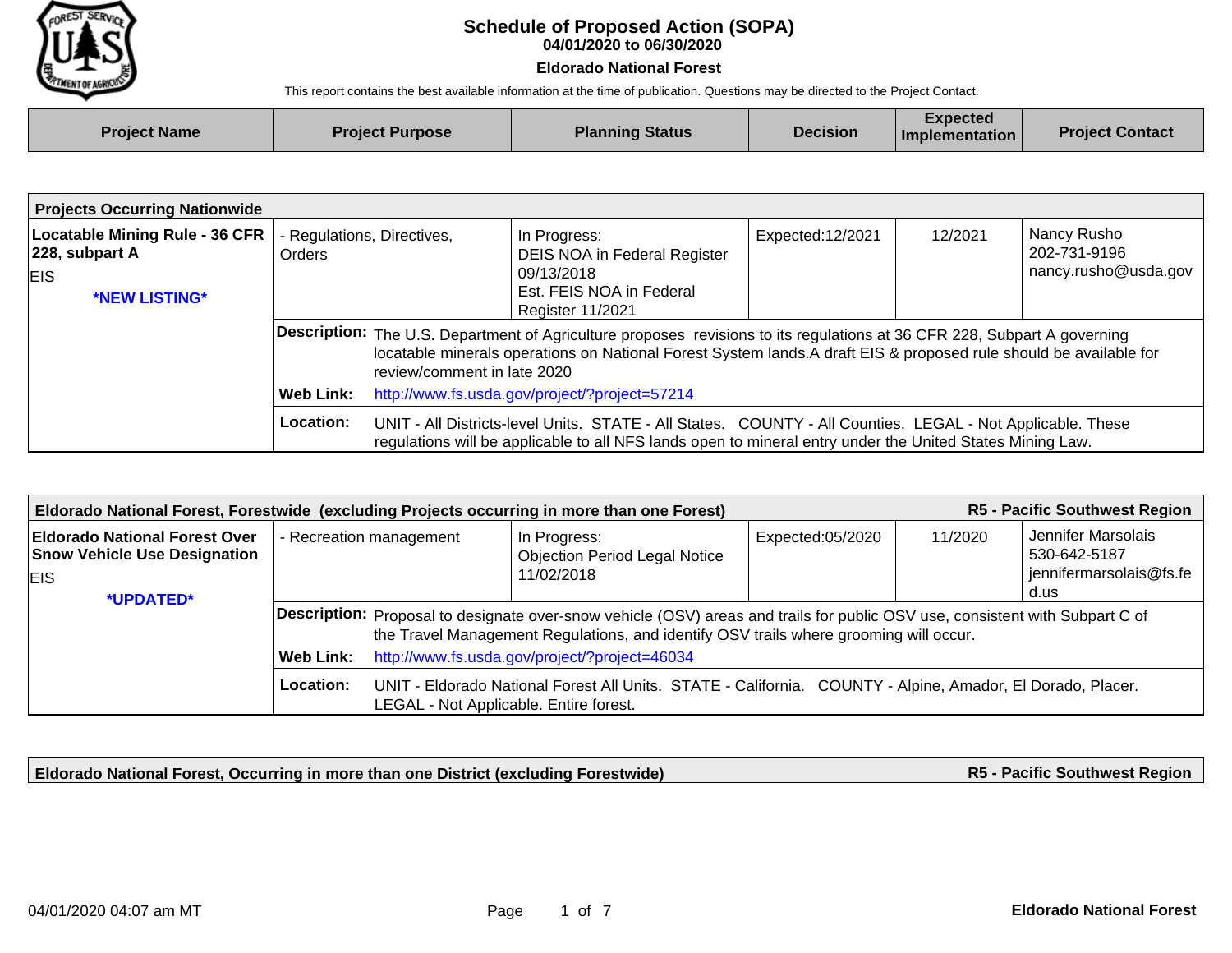| <b>Project Name</b>                                                                  | <b>Project Purpose</b>                                                       |                                                                                                                                                                                                                                                                                                                                                                                                                                                                                                      | <b>Planning Status</b>                                                                   | <b>Decision</b>  | <b>Expected</b><br>Implementation | <b>Project Contact</b>                                |  |
|--------------------------------------------------------------------------------------|------------------------------------------------------------------------------|------------------------------------------------------------------------------------------------------------------------------------------------------------------------------------------------------------------------------------------------------------------------------------------------------------------------------------------------------------------------------------------------------------------------------------------------------------------------------------------------------|------------------------------------------------------------------------------------------|------------------|-----------------------------------|-------------------------------------------------------|--|
| Eldorado National Forest, Occurring in more than one District (excluding Forestwide) |                                                                              | <b>R5 - Pacific Southwest Region</b>                                                                                                                                                                                                                                                                                                                                                                                                                                                                 |                                                                                          |                  |                                   |                                                       |  |
| <b>Reservoir Forest Health Project</b><br>EA<br>*UPDATED*                            | - Heritage resource<br>management<br>- Forest products<br>- Fuels management | - Vegetation management<br>(other than forest products)<br>- Watershed management                                                                                                                                                                                                                                                                                                                                                                                                                    | In Progress:<br>Scoping Start 01/13/2020<br>Est. Comment Period Public<br>Notice 04/2020 | Expected:08/2020 | 09/2020                           | Don Errington<br>530-647-5450<br>derrington@fs.fed.us |  |
|                                                                                      | <b>Web Link:</b>                                                             | Description: Actions under consideration: fuel break creation, commercial & non-commercial thinning, shrub mastication &<br>pruning, herbicide application, forest health treatments, prescribed burning, watershed enhancement, & heritage<br>resource protection actions.<br>http://www.fs.usda.gov/project/?project=54828                                                                                                                                                                         |                                                                                          |                  |                                   |                                                       |  |
|                                                                                      | Location:                                                                    | UNIT - Pacific Ranger District, Placerville Ranger District. STATE - California. COUNTY - El Dorado. LEGAL -<br>T11N,R14E,S1-3;T11N,R15E,S2-6,8-11,14-15,17,22-23;T11N,R16E,S6-7,18;T12,R14E,S1-3,4,10-14,16-<br>26,29-30,34-35;T12N,R15E,S18,20-23,26-29,31-35; T12,16E,S19,30-31;T13N,R14E,S25-26,28,29.33-<br>35;T13R15S30-31. The project boundary spans the Crystal Basin of Pacific Ranger District and extends<br>southeast to southeast to Atherton Flat on the Placerville Ranger District. |                                                                                          |                  |                                   |                                                       |  |

| <b>R5 - Pacific Southwest Region</b><br>Amador Ranger District (excluding Projects occurring in more than one District)<br><b>Eldorado National Forest</b> |                            |                                                                                                                                                                                                                                                    |                                                          |                  |                                                                                  |  |  |
|------------------------------------------------------------------------------------------------------------------------------------------------------------|----------------------------|----------------------------------------------------------------------------------------------------------------------------------------------------------------------------------------------------------------------------------------------------|----------------------------------------------------------|------------------|----------------------------------------------------------------------------------|--|--|
| Amendment of the LRMP<br>Pertaining to Lands Donated by<br>PG&E<br>CE                                                                                      | - Land management planning |                                                                                                                                                                                                                                                    | <b>Developing Proposal</b><br>Est. Scoping Start 05/2020 | Expected:07/2020 | Jennifer Marsolais<br>07/2020<br>530-642-5187<br>jennifer.marsolais@usd<br>a.gov |  |  |
| *NEW LISTING*                                                                                                                                              |                            | Description: Amend LRMP to recognize the 5 parcels of lands donated from PG&E, totaling approximately 1,335 acres were<br>donated to provide permanent protection of the natural resources.                                                        |                                                          |                  |                                                                                  |  |  |
|                                                                                                                                                            | Web Link:                  |                                                                                                                                                                                                                                                    | http://www.fs.usda.gov/project/?project=57891            |                  |                                                                                  |  |  |
|                                                                                                                                                            | Location:                  | UNIT - Amador Ranger District. STATE - California. COUNTY - Alpine, Amador. LEGAL - Not Applicable.<br>Donated National Forest System lands referred to as the Cole Creek, North Fork of the Mokelumne River and Blue<br>Creek/Deer Creek parcels. |                                                          |                  |                                                                                  |  |  |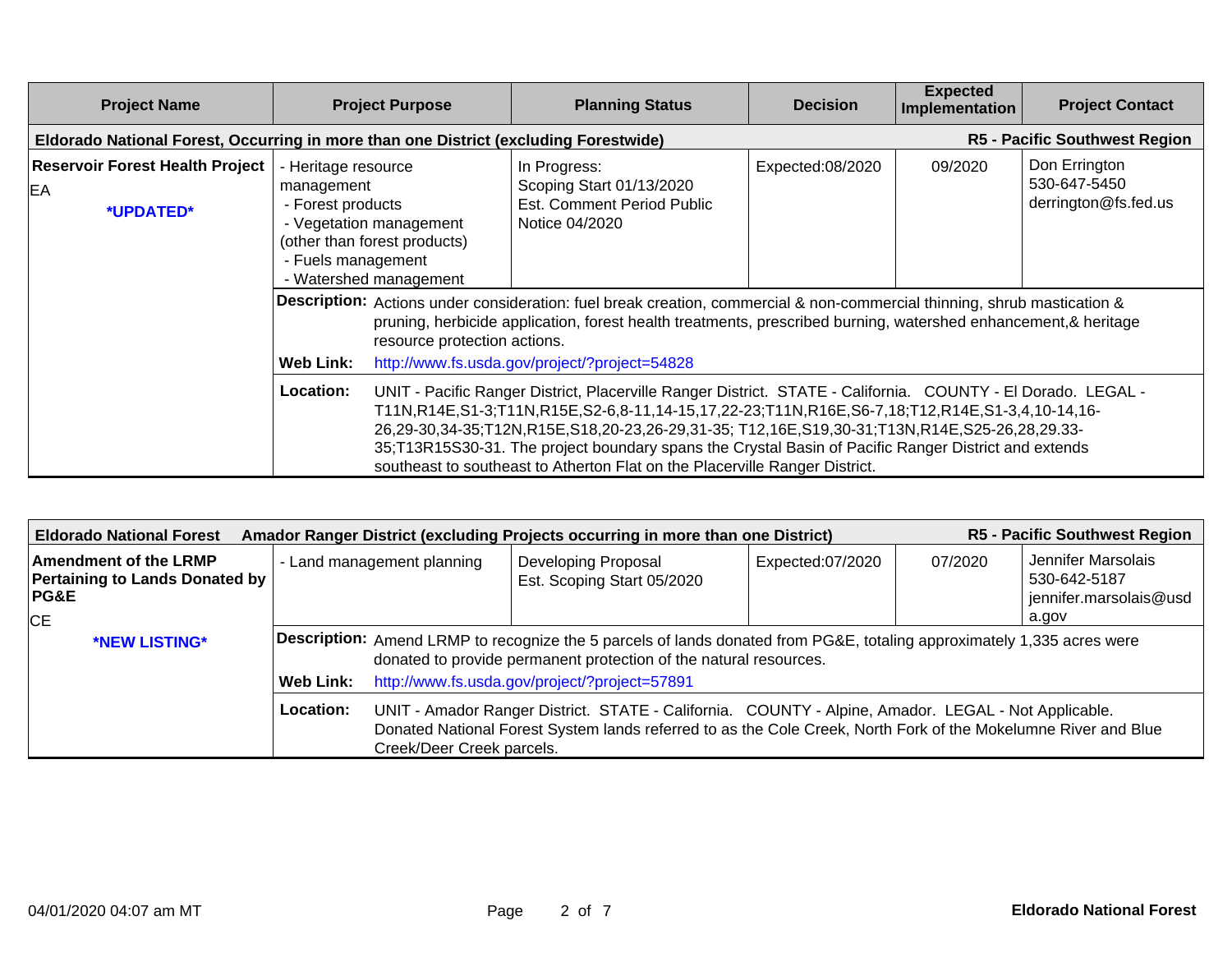| <b>Project Name</b>                                                                   |                                             | <b>Project Purpose</b>                                                                                                                                                                                                                                                                                                                                   | <b>Planning Status</b>                                                                                                                                                                                                                                                                                     | <b>Decision</b>    | <b>Expected</b><br>Implementation | <b>Project Contact</b>                                                       |
|---------------------------------------------------------------------------------------|---------------------------------------------|----------------------------------------------------------------------------------------------------------------------------------------------------------------------------------------------------------------------------------------------------------------------------------------------------------------------------------------------------------|------------------------------------------------------------------------------------------------------------------------------------------------------------------------------------------------------------------------------------------------------------------------------------------------------------|--------------------|-----------------------------------|------------------------------------------------------------------------------|
| <b>Eldorado National Forest</b>                                                       |                                             |                                                                                                                                                                                                                                                                                                                                                          | Amador Ranger District (excluding Projects occurring in more than one District)                                                                                                                                                                                                                            |                    |                                   | R5 - Pacific Southwest Region                                                |
| <b>Cole Forest Health Project</b><br>EA                                               | - Forest products<br>- Fuels management     | - Vegetation management<br>(other than forest products)                                                                                                                                                                                                                                                                                                  | On Hold                                                                                                                                                                                                                                                                                                    | N/A                | N/A                               | Marc Young<br>209-295-5955<br>mdyoung@fs.fed.us                              |
|                                                                                       |                                             | reconstructing roads.                                                                                                                                                                                                                                                                                                                                    | Description: Reduce hazardous fuels, improve forest health, enhance watershed conditions, and re-establish a sustainable<br>landscape on approximately 500 acres by commercially and pre-commercially thinning, understory burning, and                                                                    |                    |                                   |                                                                              |
|                                                                                       | Location:                                   | Highway 88 and Bear River Reservoir.                                                                                                                                                                                                                                                                                                                     | UNIT - Amador Ranger District. STATE - California. COUNTY - Amador. LEGAL - Not Applicable. South of                                                                                                                                                                                                       |                    |                                   |                                                                              |
| <b>Kirkwood Sierra Outfitter and</b><br><b>Guide Special Use Permit</b><br>CE         |                                             | - Recreation management<br>- Special use management                                                                                                                                                                                                                                                                                                      | <b>Developing Proposal</b><br>Est. Scoping Start 11/2019                                                                                                                                                                                                                                                   | Expected:04/2020   | 05/2020                           | <b>Christopher Sailor</b><br>209-295-5960<br>christopher.sailor@usda<br>.gov |
|                                                                                       |                                             |                                                                                                                                                                                                                                                                                                                                                          | Description: Re-issue outfitter/guide special use permit to Kirkwood Sierra Outfitters. This outfit uses packstock to guide visitors<br>into the backcountry for day and overnight trips.                                                                                                                  |                    |                                   |                                                                              |
|                                                                                       | Location:                                   |                                                                                                                                                                                                                                                                                                                                                          | UNIT - Amador Ranger District. STATE - California. COUNTY - Alpine, Amador. LEGAL - Not Applicable.<br>Forestdale Divide, Evergreen, Granite Lake/Grouse Lake, Horse Canyon, Onion Valley, Tanglefoot Canyon, Allan<br>Camp, Emigrant Trail, Munson Meadow, Mud Lake, Pardoe Lake, and Summit Meadow Lake. |                    |                                   |                                                                              |
| <b>Power Fire Culvert</b><br><b>Improvement and Erosion</b><br><b>Control Project</b> | - Watershed management<br>- Road management |                                                                                                                                                                                                                                                                                                                                                          | Completed                                                                                                                                                                                                                                                                                                  | Actual: 11/26/2019 | 06/2020                           | Rocio Espinoza<br>530-295-5647<br>respinoza02@fs.fed.us                      |
| <b>CE</b><br>*UPDATED*                                                                |                                             | Description: Replace 92 culverts and install two new water control structures on NFS roads within watersheds affected by the<br>2004 Power Fire. Majority of culverts will be upsized from 18 inches to 24 inches in diameter, replaced in kind, or<br>sized accordingly.                                                                                |                                                                                                                                                                                                                                                                                                            |                    |                                   |                                                                              |
|                                                                                       | <b>Web Link:</b>                            |                                                                                                                                                                                                                                                                                                                                                          |                                                                                                                                                                                                                                                                                                            |                    |                                   |                                                                              |
|                                                                                       | Location:                                   | http://www.fs.usda.gov/project/?project=52915<br>UNIT - Amador Ranger District. STATE - California. COUNTY - Amador. LEGAL - Not Applicable. Within<br>upper Mokelumne River Watershed, the project boundaries are Hwy 88 on the north, Mokelumne Wilderness on<br>the east, North Fork Mokelumnne River along the south, and pvt. property on the west. |                                                                                                                                                                                                                                                                                                            |                    |                                   |                                                                              |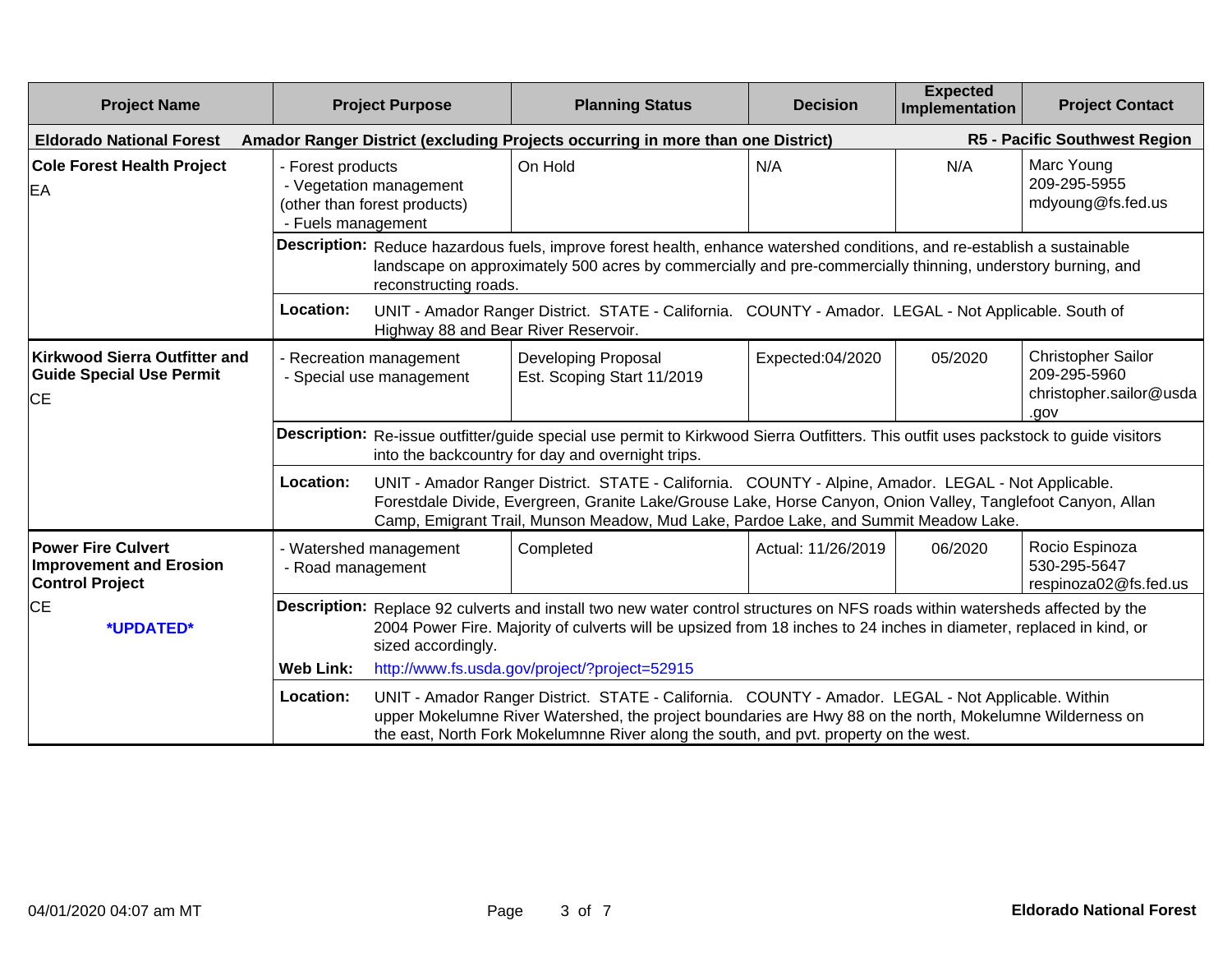| <b>Project Name</b>                                      | <b>Project Purpose</b>                                  | <b>Planning Status</b>                                                                                                                                                                                                                       | <b>Decision</b>  | <b>Expected</b><br>Implementation | <b>Project Contact</b>                                  |  |  |
|----------------------------------------------------------|---------------------------------------------------------|----------------------------------------------------------------------------------------------------------------------------------------------------------------------------------------------------------------------------------------------|------------------|-----------------------------------|---------------------------------------------------------|--|--|
| <b>Eldorado National Forest</b>                          |                                                         | Amador Ranger District (excluding Projects occurring in more than one District)                                                                                                                                                              |                  |                                   | <b>R5 - Pacific Southwest Region</b>                    |  |  |
| <b>Three Meadows Restoration</b><br>Project<br><b>CE</b> | - Wildlife, Fish, Rare plants<br>- Watershed management | In Progress:<br>Scoping Start 06/25/2019                                                                                                                                                                                                     | Expected:06/2020 | 09/2020                           | Chuck Loffland<br>(209) 295-5954<br>cloffland@fs.fed.us |  |  |
|                                                          |                                                         | Description: Removal of conifers less than 10 inches dbh, installation of rock riffles, log weirs, and placement of barriers to<br>discourage cattle grazing and OHV use.                                                                    |                  |                                   |                                                         |  |  |
|                                                          | Web Link:                                               | http://www.fs.usda.gov/project/?project=56357                                                                                                                                                                                                |                  |                                   |                                                         |  |  |
|                                                          | Location:                                               | UNIT - Amador Ranger District. STATE - California. COUNTY - Amador. LEGAL - Not Applicable. Upper<br>Onion Meadow, High Onion Meadow, and Tyler Meadow, located approximately 50 miles east of Jackson, CA,<br>east of Bear River Reservoir. |                  |                                   |                                                         |  |  |

| <b>R5 - Pacific Southwest Region</b><br><b>Eldorado National Forest</b><br>Georgetown Ranger District (excluding Projects occurring in more than one District) |                                                                                                                                                                                                                                                                                            |                                                                                                                                                                                                                                                                                                                                                                                                                                                                                      |                  |         |                                                |  |  |  |
|----------------------------------------------------------------------------------------------------------------------------------------------------------------|--------------------------------------------------------------------------------------------------------------------------------------------------------------------------------------------------------------------------------------------------------------------------------------------|--------------------------------------------------------------------------------------------------------------------------------------------------------------------------------------------------------------------------------------------------------------------------------------------------------------------------------------------------------------------------------------------------------------------------------------------------------------------------------------|------------------|---------|------------------------------------------------|--|--|--|
| <b>Ralston Afterbay Sediment</b><br><b>Removal Project</b><br><b>CE</b>                                                                                        | - Special use management                                                                                                                                                                                                                                                                   | On Hold                                                                                                                                                                                                                                                                                                                                                                                                                                                                              | N/A              | N/A     | Jonathan Jue<br>530-333-5550<br>jjue@fs.fed.us |  |  |  |
|                                                                                                                                                                |                                                                                                                                                                                                                                                                                            | Description: A special use permit would be issued to Placer County Water Agency to remove sediment from Ralston Afterbay<br>(also known as Oxbow Reservoir) & stockpile the sediment at Junction Bar. A temporary access road would be<br>built over the Rubicon River.<br>UNIT - Georgetown Ranger District. STATE - California. COUNTY - El Dorado, Placer. LEGAL - Not<br>Location:<br>Applicable. This project is located approximately 8 air miles northeast of Georgetown, CA. |                  |         |                                                |  |  |  |
|                                                                                                                                                                |                                                                                                                                                                                                                                                                                            |                                                                                                                                                                                                                                                                                                                                                                                                                                                                                      |                  |         |                                                |  |  |  |
| <b>Rock Creek Trail Reroutes</b><br><b>CE</b>                                                                                                                  | - Recreation management<br>- Watershed management                                                                                                                                                                                                                                          | In Progress:<br>Scoping Start 02/05/2020                                                                                                                                                                                                                                                                                                                                                                                                                                             | Expected:06/2020 | 07/2020 | Jonathan Jue<br>530-333-5550<br>jjue@fs.fed.us |  |  |  |
|                                                                                                                                                                | *UPDATED*<br>Description: This project would reroute 12 trail segments within the Rock Creek Trail System to protect resources and improve<br>user safety. Estimated trail construction (12 segments) of 4.7 miles. Estimated trail obliteration (of 9 existing<br>segments) of 2.5 miles. |                                                                                                                                                                                                                                                                                                                                                                                                                                                                                      |                  |         |                                                |  |  |  |
|                                                                                                                                                                | <b>Web Link:</b>                                                                                                                                                                                                                                                                           | http://www.fs.usda.gov/project/?project=53082                                                                                                                                                                                                                                                                                                                                                                                                                                        |                  |         |                                                |  |  |  |
|                                                                                                                                                                | <b>Location:</b>                                                                                                                                                                                                                                                                           | UNIT - Georgetown Ranger District. STATE - California. COUNTY - El Dorado. LEGAL - T11N, 12E, Section<br>2; T12N, 11E, Sections 1,2,14,24,27,33 and 35; T12N, R12E, Section 30. The trail reroutes and new trail<br>construction would be located in various locations on the Rock Creek Trail System.                                                                                                                                                                               |                  |         |                                                |  |  |  |

**Eldorado National Forest Pacific Ranger District (excluding Projects occurring in more than one District)**

**R5 - Pacific Southwest Region**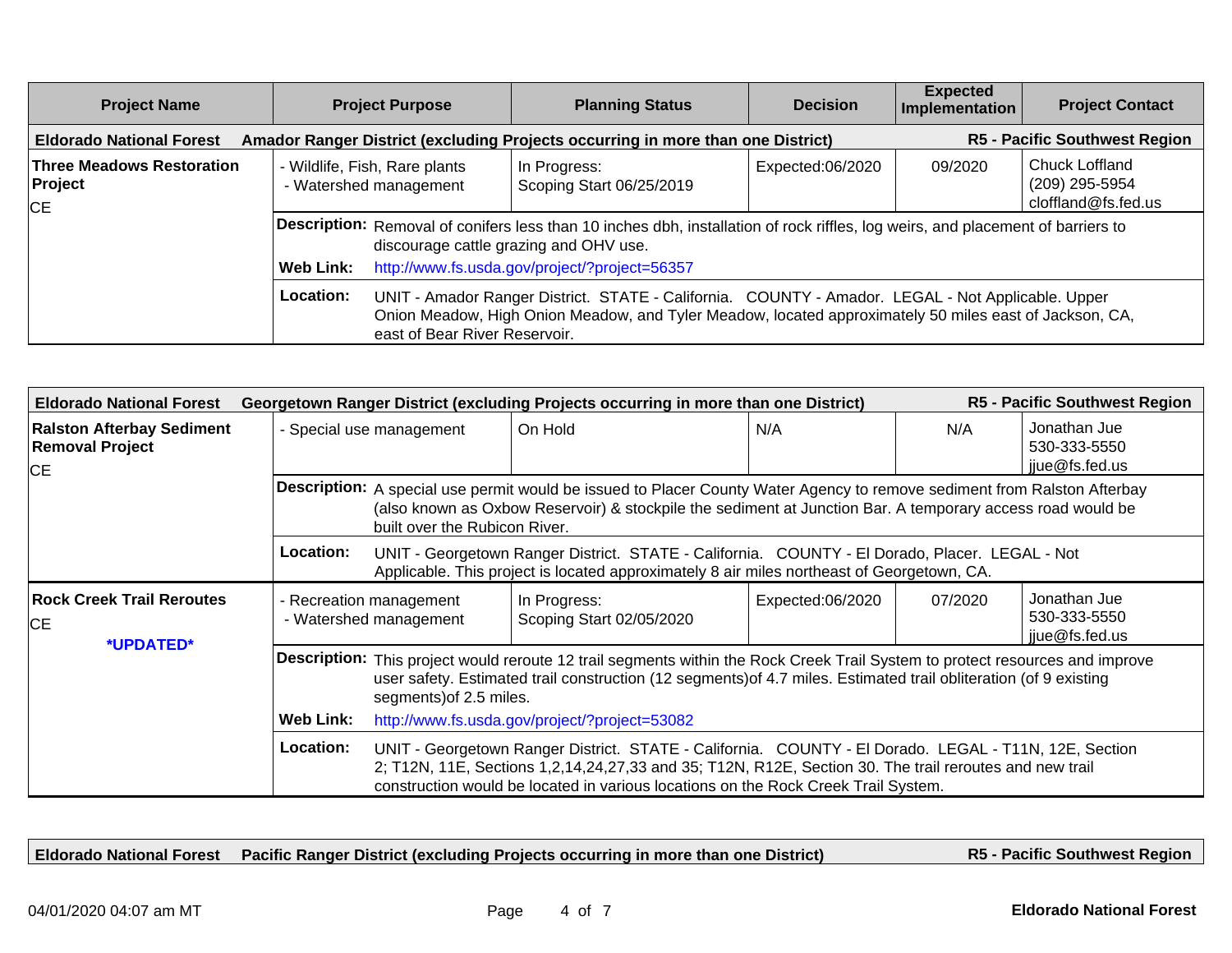| <b>Project Name</b>                                                                                                                                         |           | <b>Project Purpose</b>                                                                                                                                                                                                                                    | <b>Planning Status</b>                                                                                                                                                                                                                                                                                                                                                                               | <b>Decision</b>  | <b>Expected</b><br>Implementation | <b>Project Contact</b>                                |  |
|-------------------------------------------------------------------------------------------------------------------------------------------------------------|-----------|-----------------------------------------------------------------------------------------------------------------------------------------------------------------------------------------------------------------------------------------------------------|------------------------------------------------------------------------------------------------------------------------------------------------------------------------------------------------------------------------------------------------------------------------------------------------------------------------------------------------------------------------------------------------------|------------------|-----------------------------------|-------------------------------------------------------|--|
| <b>R5 - Pacific Southwest Region</b><br>Pacific Ranger District (excluding Projects occurring in more than one District)<br><b>Eldorado National Forest</b> |           |                                                                                                                                                                                                                                                           |                                                                                                                                                                                                                                                                                                                                                                                                      |                  |                                   |                                                       |  |
| Wilson Meadow and Calf<br><b>Pasture Meadow Restoration</b><br>Project                                                                                      |           | - Wildlife, Fish, Rare plants<br>- Watershed management                                                                                                                                                                                                   | Developing Proposal<br>Est. Scoping Start 02/2020                                                                                                                                                                                                                                                                                                                                                    | Expected:08/2020 | 06/2021                           | Vincent Pacific<br>541-947-6346<br>vpacific@fs.fed.us |  |
| CE                                                                                                                                                          |           | Description: Improve hydrologic function within two meadows which have been highly manipulated by past logging, ranching,<br>and channel diversions. In-channel work could include 'plug & pond,' gully fill, and meadow surface reshaping<br>techniques. |                                                                                                                                                                                                                                                                                                                                                                                                      |                  |                                   |                                                       |  |
|                                                                                                                                                             | Web Link: |                                                                                                                                                                                                                                                           | http://www.fs.usda.gov/project/?project=55803                                                                                                                                                                                                                                                                                                                                                        |                  |                                   |                                                       |  |
|                                                                                                                                                             | Location: |                                                                                                                                                                                                                                                           | UNIT - Pacific Ranger District. STATE - California. COUNTY - El Dorado. LEGAL - Wilson Meadow (90<br>acres): T11N, R16E, Sections 6 &7; Calf Pasture (30 acres): T31N, R15E, Section 33. Wilson Meadow is located<br>at the intersection of Wrights Lake Rd (11N26) and Wrights Tie Rd (11N37). Calf Pasture is approx. 1 mile east of<br>Van Vleck Meadow/Tells Equestrian Camp (at end of 13N22D). |                  |                                   |                                                       |  |

| <b>Eldorado National Forest</b>                                     |                                                                                                    | <b>R5 - Pacific Southwest Region</b><br>Placerville Ranger District (excluding Projects occurring in more than one District)                                                                                                                                            |                                                                                                                                                                                         |                  |         |                                                                       |  |
|---------------------------------------------------------------------|----------------------------------------------------------------------------------------------------|-------------------------------------------------------------------------------------------------------------------------------------------------------------------------------------------------------------------------------------------------------------------------|-----------------------------------------------------------------------------------------------------------------------------------------------------------------------------------------|------------------|---------|-----------------------------------------------------------------------|--|
| <b>Brown Rock Forest Health</b><br>Project<br>CE                    | - Forest products<br>- Vegetation management<br>(other than forest products)<br>- Fuels management |                                                                                                                                                                                                                                                                         | Developing Proposal<br>Est. Scoping Start 01/2020                                                                                                                                       | Expected:08/2020 | 10/2020 | Marc Young<br>209-295-5955<br>mdyoung@fs.fed.us                       |  |
|                                                                     |                                                                                                    | Description: Reduce hazardous fuels, improve forest health, enhance watershed conditions, and re-establish a sustainable<br>landscape on approximately 3,000 acres by commercially and pre-commercially thinning, understory burning, and<br>reconstructing roads.      |                                                                                                                                                                                         |                  |         |                                                                       |  |
|                                                                     | <b>Web Link:</b>                                                                                   |                                                                                                                                                                                                                                                                         | http://www.fs.usda.gov/project/?project=41241                                                                                                                                           |                  |         |                                                                       |  |
|                                                                     | Location:                                                                                          |                                                                                                                                                                                                                                                                         | UNIT - Placerville Ranger District. STATE - California. COUNTY - El Dorado. LEGAL - Not Applicable. North<br>and south of Mormon Emigrant Trail road.                                   |                  |         |                                                                       |  |
| <b>Camino Pollock Pines Fuel</b><br><b>Break</b><br>CE<br>*UPDATED* | - Fuels management                                                                                 |                                                                                                                                                                                                                                                                         | In Progress:<br>Scoping Start 09/03/2019                                                                                                                                                | Expected:05/2020 | 07/2020 | Jennifer Marsolais<br>530-642-5187<br>jennifermarsolais@fs.fe<br>d.us |  |
|                                                                     |                                                                                                    | Description: Mastication and hand thinning of brush and small trees on approximately 1,500 acres (of which 750 acres is<br>National Forest System lands) along the ridgeline above the South Fork American River, north of Highway 50 near<br>Camino and Pollock Pines. |                                                                                                                                                                                         |                  |         |                                                                       |  |
|                                                                     | Web Link:                                                                                          |                                                                                                                                                                                                                                                                         | http://www.fs.usda.gov/project/?project=54812                                                                                                                                           |                  |         |                                                                       |  |
|                                                                     | Location:                                                                                          |                                                                                                                                                                                                                                                                         | UNIT - Placerville Ranger District. STATE - California. COUNTY - El Dorado. LEGAL - Not Applicable.<br>Located between Slab Creek Dam in Camino to Pony Express Trail in Pollock Pines. |                  |         |                                                                       |  |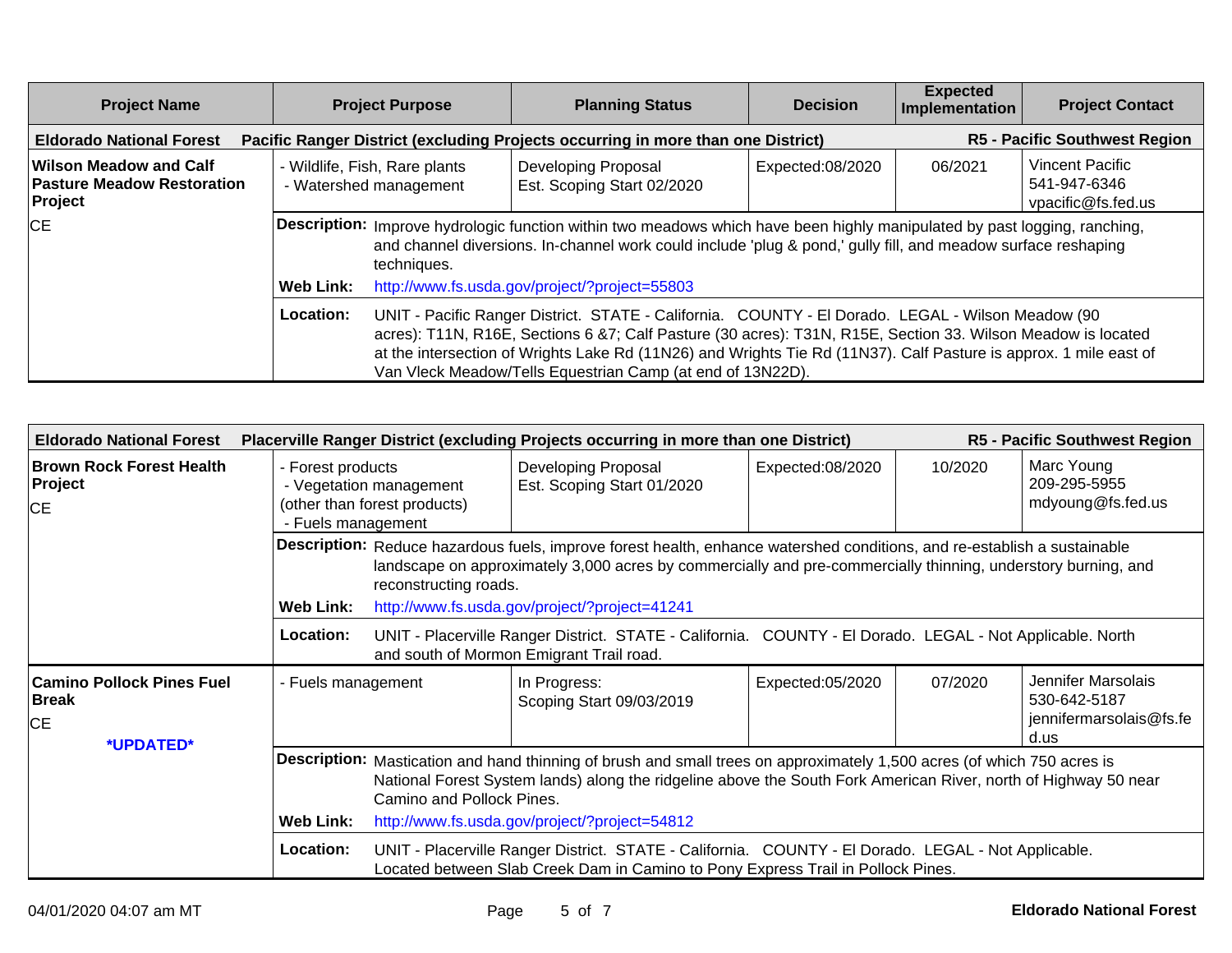| <b>Project Name</b>                                                              | <b>Project Purpose</b>                                                                                                                                                                                                                                                                                      |                                                                                                                                                                                                                                   | <b>Planning Status</b>                                                                                                                                                                                                                            | <b>Decision</b>  | <b>Expected</b><br>Implementation | <b>Project Contact</b>                                                |  |
|----------------------------------------------------------------------------------|-------------------------------------------------------------------------------------------------------------------------------------------------------------------------------------------------------------------------------------------------------------------------------------------------------------|-----------------------------------------------------------------------------------------------------------------------------------------------------------------------------------------------------------------------------------|---------------------------------------------------------------------------------------------------------------------------------------------------------------------------------------------------------------------------------------------------|------------------|-----------------------------------|-----------------------------------------------------------------------|--|
| <b>Eldorado National Forest</b>                                                  |                                                                                                                                                                                                                                                                                                             |                                                                                                                                                                                                                                   | Placerville Ranger District (excluding Projects occurring in more than one District)                                                                                                                                                              |                  |                                   | R5 - Pacific Southwest Region                                         |  |
| <b>Lover's Leap Climbing Access</b><br><b>Stabilization Project</b><br><b>CE</b> |                                                                                                                                                                                                                                                                                                             | - Recreation management                                                                                                                                                                                                           | Developing Proposal<br>Est. Scoping Start 01/2020                                                                                                                                                                                                 | Expected:05/2020 | 07/2020                           | Scot Rogers<br>530-647-5301<br>smrogers@fs.fed.us                     |  |
|                                                                                  |                                                                                                                                                                                                                                                                                                             | structures.                                                                                                                                                                                                                       | Description: Stabilization activities along approximately one mile of trail, including approximately 11 retaining walls, 20 stone<br>staircases of assorted elevation gains, one small access path reroute, and installation of multiple drainage |                  |                                   |                                                                       |  |
|                                                                                  | Location:                                                                                                                                                                                                                                                                                                   |                                                                                                                                                                                                                                   | UNIT - Placerville Ranger District. STATE - California. COUNTY - El Dorado. LEGAL - Not Applicable. Lover's<br>Leap Climbing Area in the town of Strawberry, CA.                                                                                  |                  |                                   |                                                                       |  |
| <b>Sly Park Fuels Reduction</b><br>Project<br><b>CE</b><br>*UPDATED*             | - Fuels management                                                                                                                                                                                                                                                                                          |                                                                                                                                                                                                                                   | In Progress:<br>Scoping Start 03/27/2019                                                                                                                                                                                                          | Expected:04/2020 | 07/2020                           | Jennifer Marsolais<br>530-642-5187<br>jennifermarsolais@fs.fe<br>d.us |  |
|                                                                                  | Description: Fuels reduction treatments, including understory thinning, removal of brush and small trees, on approximately<br>3,000 acres adjacent to the communities of Pollock Pines in the vicinity of Jenkinson Lake and Sly Park.<br><b>Web Link:</b><br>http://www.fs.usda.gov/project/?project=54811 |                                                                                                                                                                                                                                   |                                                                                                                                                                                                                                                   |                  |                                   |                                                                       |  |
|                                                                                  | Location:                                                                                                                                                                                                                                                                                                   |                                                                                                                                                                                                                                   | UNIT - Placerville Ranger District. STATE - California. COUNTY - El Dorado. LEGAL - Not Applicable.<br>Located generally east of Jenkinson Lake and Sly Park Recreation Area, east of the community of Pollock Pines.                             |                  |                                   |                                                                       |  |
| <b>Straw Saddle Fuels Reduction</b><br>Project<br>EA                             | - Forest products<br>- Fuels management                                                                                                                                                                                                                                                                     | - Vegetation management<br>(other than forest products)<br>- Watershed management                                                                                                                                                 | On Hold                                                                                                                                                                                                                                           | N/A              | N/A                               | Allen Speering<br>530-647-5327<br>aspeering@fs.fed.us                 |  |
|                                                                                  |                                                                                                                                                                                                                                                                                                             | Description: The project includes commercial and pre-commercial thinning and prescribed burning on approximately 2,000<br>acres to improve forest health, enhance watershed conditions, and re-establish a sustainable landscape. |                                                                                                                                                                                                                                                   |                  |                                   |                                                                       |  |
|                                                                                  | Location:                                                                                                                                                                                                                                                                                                   |                                                                                                                                                                                                                                   | UNIT - Placerville Ranger District. STATE - California. COUNTY - El Dorado. LEGAL - Not Applicable. The<br>project is located in the vicinity of Packsaddle Pass and Cody Lake.                                                                   |                  |                                   |                                                                       |  |